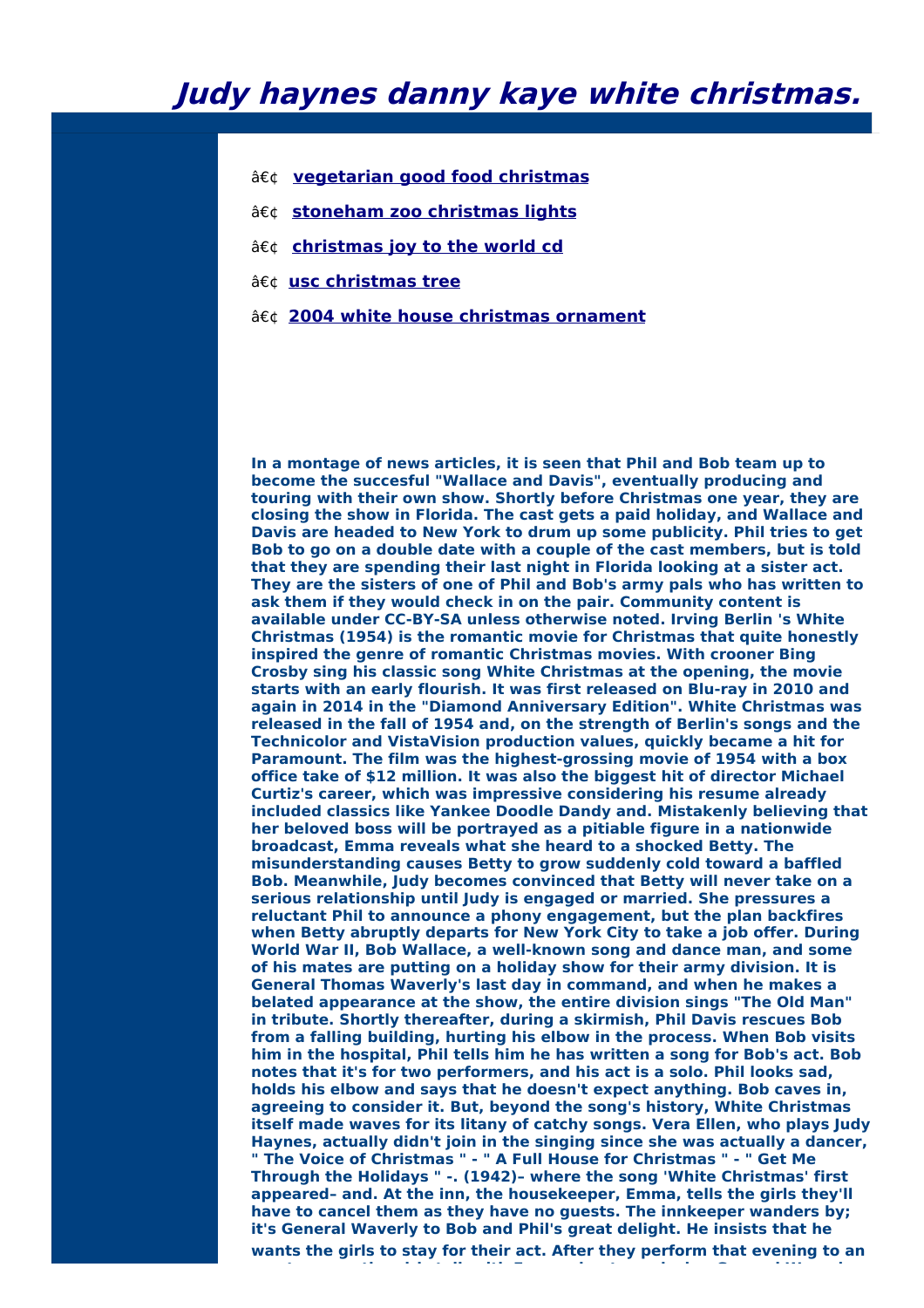**empty room, the girls talk with Emma about convincing General Waverly to let them perform for half pay. As everyone continues to discuss the lack of visitors, Phil notes that what they need is a big act that people would come to see. Judy suggests Wallace and Davis; Phil thinks they might be too big, but Bob decides they should bring the whole show and do a Christmas Eve performance, filling in with Betty and Judy for any acts that can't make it. "Count Your Blessings Instead of Sheep" was nominated for an Academy Award for Best Song. All songs were written by Irving Berlin. The centerpiece of the film is the title song, first used in. Rosemary Clooney and Vera-Ellen in White Christmas (1954). Paramount Home Entertainment. Jim Carrey in the Ron Howard film 'How the Grinch Stole Christmas'. " Guess Who's Coming to Christmas " - " Richie Branches Out " - " Christmas Time " - " White Christmas " - " All I Want for Christmas " - " Oh Hear The Angels' Voices " - " O Come All Ye Bums " - " Christmas Show ". liked it: " White Christmas should be a natural at the boxoffice, introducing as it does Paramount's new VistaVision system with such a hot combination as Bing Crosby, Danny Kaye and an Irving Berlin score. Crosby and Kaye, along with VV, keep the entertainment going in this fancifully staged Robert Emmett Dolan production, clicking so well the teaming should call for a repeat. Certainly he (Crosby) has never had a more facile partner than Kaye against whom to bounce his misleading nonchalance." [12]. Free– the only thing worth fighting for is to be free. Free– a different world you'd see if it were left to me. White Christmas was intended to reunite Crosby and Fred Astaire for their third Irving Berlin showcase musical. Crosby and Astaire had previously co-starred in. Rosemary Clooney was one of the most acclaimed and beloved singers of her generation, and with White Christmas she became a co-star of one of the most acclaimed and beloved musical films of all time. Clooney was able to do this despite one particular shortcoming, which she was always honest about in both interviews and in her eventual autobiography: She was not a dancer. Clooney's character, Betty Haynes, only has two real moments of dance in the film—in "Sisters" and in the "Minstrel Show" medley—and both times the choreography is rather simple and (in the case of "Sisters") makes use of a prop to help make the scene visually interesting without too much actual dancing involved. " X-Mas " - " Everybody Hates Christmas " - " Christmas! " - " Everybody Hates Kris ". "If they could have dubbed my dancing, now, we would have had a perfect picture," Clooney later joked. Bob is determined to do something more for General Waverly, and conceives the idea of going onto the Ed Harrison show to make a pitch that the former members of their army division come to Pine Tree for Christmas. Emma, listening in on the other line when Bob makes the call, hears Ed proposing to put the whole show on TV with General Waverly, creating a lot of publicity for Wallace and Davis. She puts down the phone before she hears Bob refuse and thinks it is Bob's plan. She tells Betty, who is initially unable to believe it, until Phil asks if Bob had talked to Ed and seems to confirm the plans. Betty and Bob's romance, pushed along by Judy and Phil, had been progressing nicely, but now she pushes Bob away. Holiday Inn, which won that film an Oscar for Best Original Song in 1942. In addition, The show starts when General Waverly enters the dining room of his inn. His officers are there to escort him to a table with a cake and candles, and the other troups come pouring off the stage singing "The Old Man". They line the aisle for "inspection". General Waverly walks up and down the row, admitting he's never seen anything so beautiful. He blows out his candles and the men disperse. Wallace and Davis' show immediately starts up. 12. White Christmas was the biggest movie of 1954. Having met during World War II, Bob Wallace ( Bing Crosby - Road to Rio ) and Phil Davis ( Danny Kaye - The Inspector General ) join forces and become the hottest song-anddance act in America selling out show after show. However having discovered singing sisters Betty and Judy Haynes (Rosemary Clooney and Vera Ellen) they find themselves spending Christmas in Vermont with the girls rather than in New York as planned. When they arrive in Vermont to their surprise they discover that the Inn that they will be staying in is run by their former army commander General Waverly ( Dean Jagger - Day of the Evil Gun ) and with a lack of snow it is struggling to stay open. Henry Fonda, Vera Miles and Anthony Quayle in the Alfred Hitchcock movie 'The Wrong Man'. Crosby also left the project shortly thereafter, to spend more**

**time with his sons after the death of his wife, Dixie Lee. [9]. Bing Crosby, Rosemary Clooney, and Danny Kaye in White Christmas (1954). CS1 errors: missing periodical, Pages with broken file links, Use mdy dates**